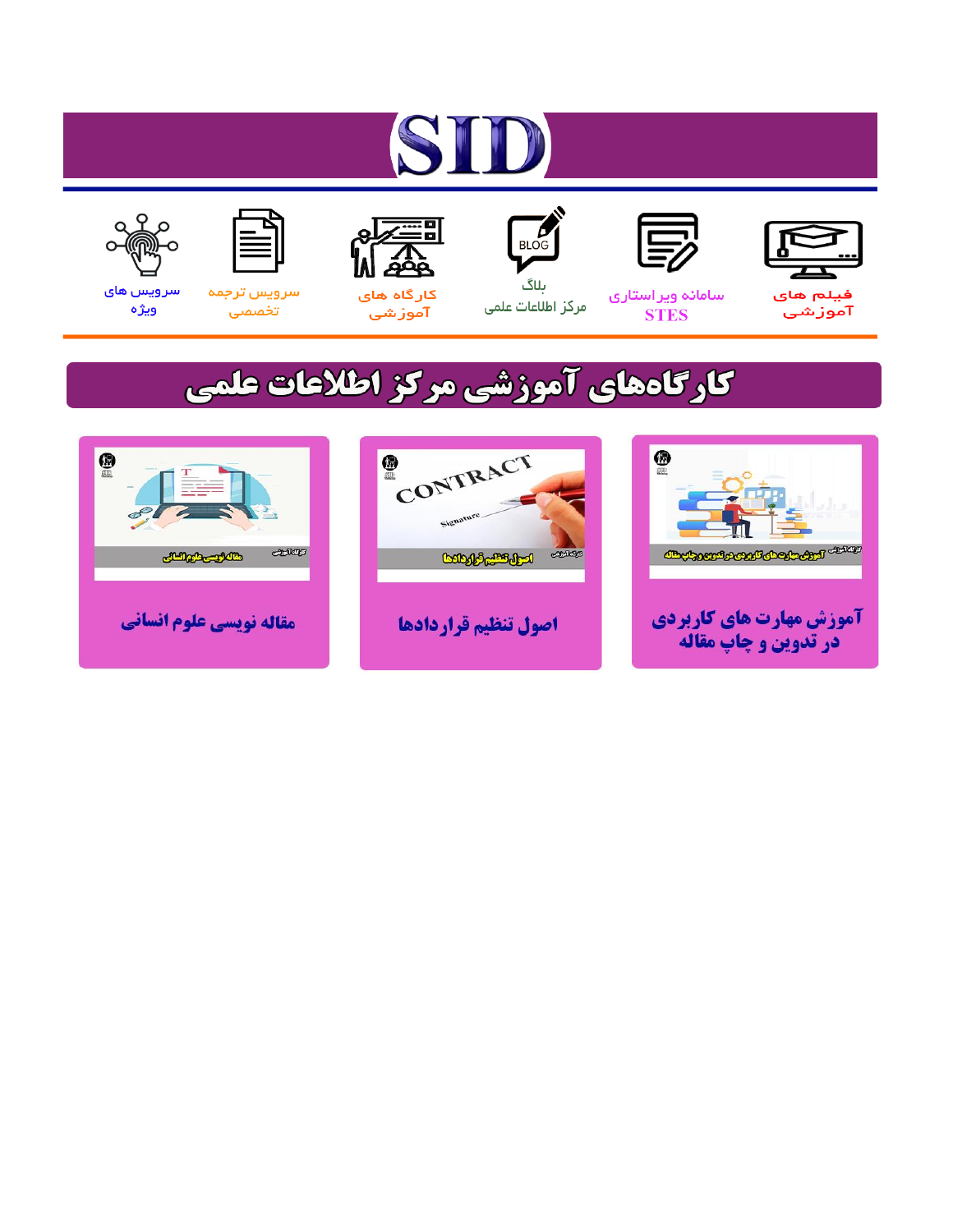### **The Effects of Different Types of Mulch on Water use Efficiency of SC 704 Corn Growth Indexes**

#### **SH. Najafabadi1 - M. Nori2\* - M. Ghobadinia3 - A. Danesh4** Received: 25-07-2016 Accepted: 07-02-2017

**Introduction:** Water scarcity is the most important limiting factor in the production of crops in arid and semi-arid regions. Thus, actions for increasing the efficiency and productivity of farm water is inevitable. A large proportion of the water, used in irrigation, evaporates, so an effective solution for conserving water is to control the evaporation on arable lands. Nowadays using mulch or plastic mulch is common and it makes efficient use of water in furrow irrigation possible by conserving and storing soil moisture. Mulch does not let dry air contact topsoil and it also prevents topsoil from solar irradiance and reduces evaporation and maintain soil moisture. Recent research in order to economize on water use and irrigation efficiency and water use efficiency has led. Thus, regarding the problem of water scarcity, the objective of this research is to investigate the effects of evaporation suppressing monolayers on the efficiency of water consumption and growth indices of seed corn single cross SC 704 in an arid and semi-arid region.

**Materials and Methods:** This research was conducted in Shahrekord University during 2015. The experimental design was randomized complete block design with 6 treatments and 3 replications. The treatments include control treatment (uncovering) and transparent plastic wrap, black plastic, cotton gunny and white and blue pp woven fabric. Planting and growing operations were conducted due to agronomic principles. Changes in soil moisture within the root-zone during the season were measured by using thetaprobe and all operations by measuring the amount of irrigation water used in all experimental plots of each treatment were applied separately using flow measurement and the amount and time of each irrigation was determined and applied based on MAD=50 by supplying required water.

**Results and Discussion:** The measurement results showed that variance analysis of relative water content (RWC) and water efficiency under the impact of different coverings had a significance difference with p-value of 0.01. Also the amount of the dry matter and harvest index of corn showed significance with p-value of 0.05. Results showed that mulch at all stages of measuring the impact of increasing the leaf relative water content it could originate from growing trend of air temperature during the period. Under these treatments the plants are expected to experience more desirable conditions regarding maintaining and distributing of soil moisture in comparison with other treatments and the indicator. The highest amount of dry matter calculated is for the blue pp woven fabric treatment that shows the ideal growth conditions and appropriate performance of the plant under the impact of this covering and the lowest amount is for the cotton gunny treatment. Leaf area index (LAI) is one of the important growth indices. In flowering (anthesis) stage, the maximum amount of LAI is 5.08 for the blue pp woven fabric treatment. The minimum amount of LAI is 2.5 for the cotton gunny treatment and it is because of There macroporous coating that weed growth has been hindering plant growth. On the basis of the hundred seed weight, the heaviest weight is 18.18 for the white plastic treatment and the lowest weight is 13.46 for the indicator treatment. The highest amount of harvesting index (HI) is 53.97 for the transparent plastic treatment and the lowest amount is 41.12 for the black plastic treatment.The corresponding amount is an increase of 32 percent compared to control treatment. The reason of reduction of HI is the reduction of seed performance than biological performance in water scarcity. One of the indices for evaluating irrigation management is water efficiency. The highest amount of water efficiency is 2.6 and 2.7 kg/m<sup>3</sup> for the blue pp woven fabric and white pp woven fabric covering and it reduces water wastage in form of evaporation and causes water conservation. And it protects the top soil from solar irradiance. of water in furrow irrigation possible by conserving and storing cordinal moisture. Mulch de tect in the possible in the secure is lead. Thus, regarding the problem and store exporation amove evaluation amove evaluation am

**Conclusion:** This research was conducted at Shahrekord University to investigate the effects of various coverings on water efficiency and corn seed performance. Using covering causes temperature growth in the soil under the covering and it also causes further and fast plant growth. It reduces evaporation from topsoil. As a result, it causes soil moisture to be invariable and because of lack of light under the coverings, photosynthesis is

 $\overline{\phantom{a}}$ 

<sup>1-</sup>Master student of Irrigation, and Drairage, Associate Professor and Assistant Professor of Water Engineering, Shahrekord University

<sup>(\*-</sup> Corresponding Author Email: Nouri1351@yahoo.com)

<sup>4-</sup> Assistant Professor of Agriculture Engineering, Shahrekord University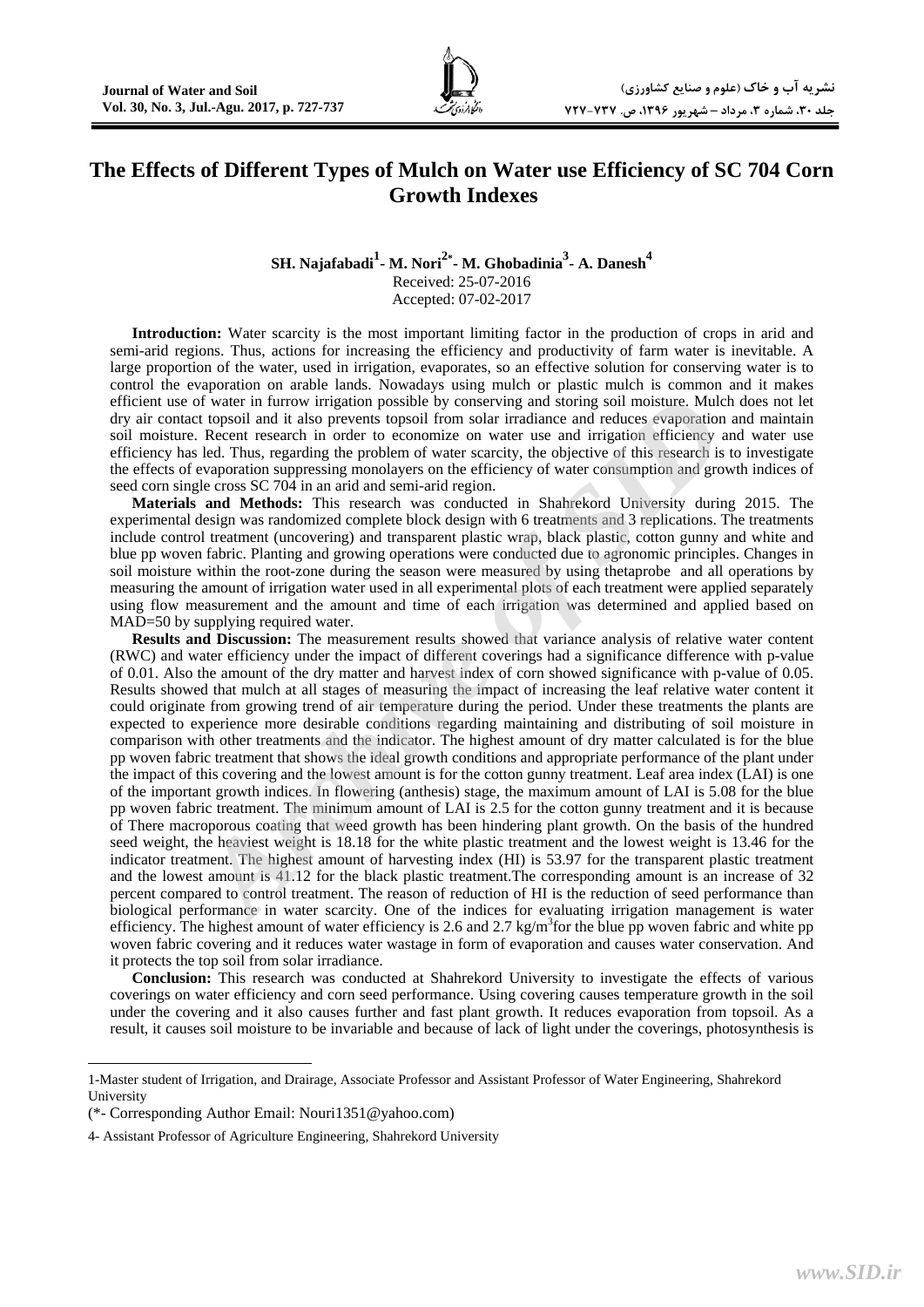impossible, thus, weeds could not grow. Blue pp woven fabric of mulch to mulch increased 42% dry matter was cotton sack. Mulches effect of the corn harvest index showed a clear plastic mulch to increase 32 percent harvest index compared to the control. Mulches blue pp woven fabric, white pp woven fabric, cotton gunny, black plastic and transparent plastic, respectively, increases of 92, 85, 28, 14 and 78 percent of water use efficiency were compared to control.Therefore, plants under the impact of blue pp woven fabric and white pp woven fabric coverings access more water and nutrients than the indicator treatment, so water efficiency increases. Using coverings has conserved moisture more in the top layers of soil by reducing evaporation form topsoil.

**Keywords:** Evaporation**,** Leaf Area Index, Mulch**,** Relative Water Content of leaves, Water Use Productivity

**Archive of SID**